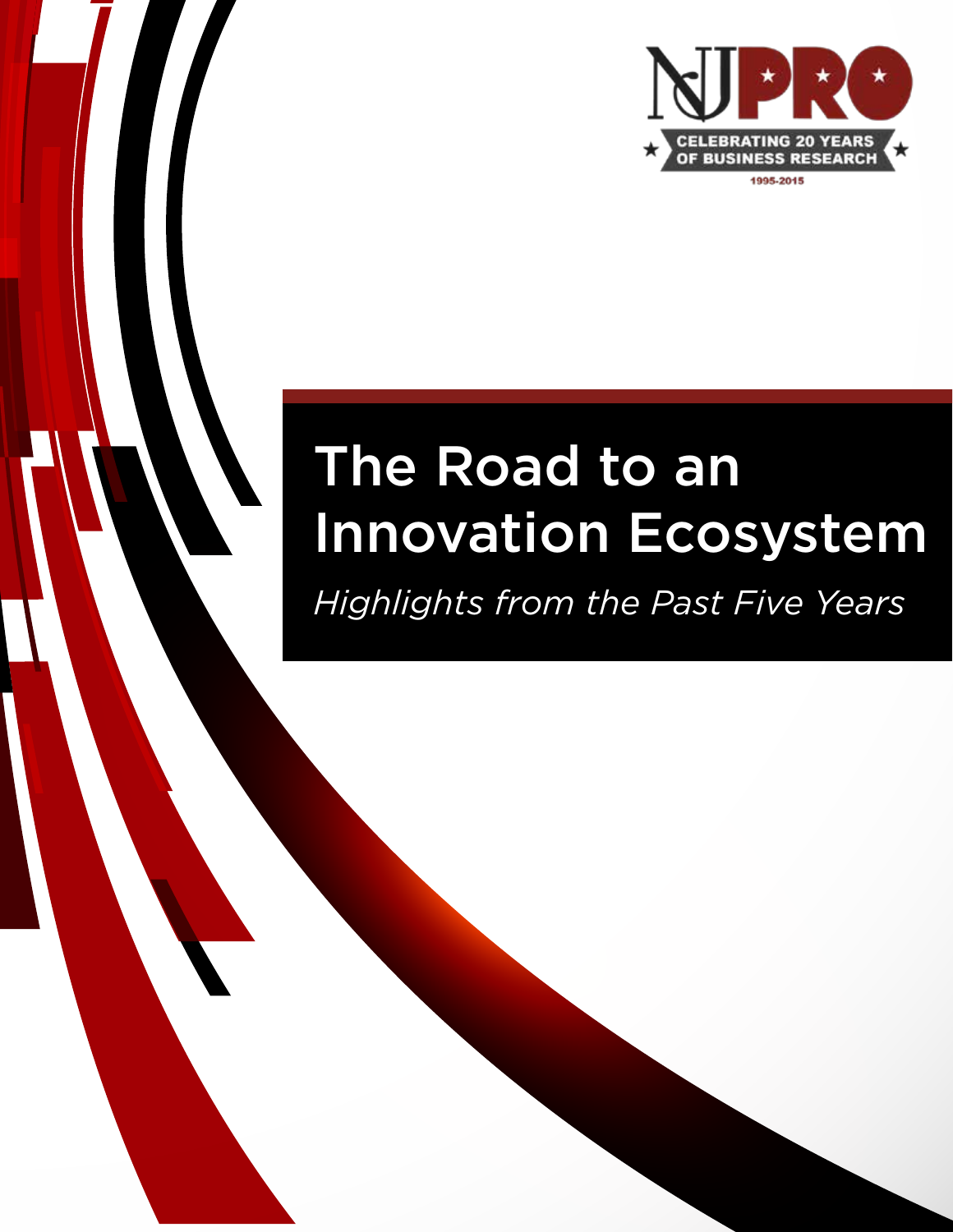rich innovative past, but few can identify what R&D assets New Jersey has today. Until recently, unlike other leading innovation-based state economies, New Jersey did not involve its higher education sector in economic development, leading to a chasm in communications between industry and the state's universities and colleges. Today, the state's higher education system is taking inventory of its research and business development assets and the state is leveraging these resources to attract and retain business and create opportunities for students.

Charged with recruiting and retaining businesses in the state, the Partnership For Action (PFA) has been able to leverage New Jersey's higher education institutions in support of industries' needs in workforce development and R&D.<sup>3</sup> Created by Governor Chris Christie and led by Lieutenant Governor Kim Guadagno, the PFA has brokered deals with dozens of companies, including Allergan and CommVault, by promoting New Jersey's innovation assets around the world.4 Additionally, PFA was able to create collaborations in research and workforce alignment with countries including the United Kingdom and Mexico<sup>5</sup> and showcase New Jersey's academic assets at such international conferences as the BIO International Convention held in Philadelphia.<sup>6</sup>

#### Breaking Down Silos and Creating Statewide Communications

Connecting industry with higher education institutions, the Innovation New Jersey coalition has grown immensely since its founding in 2010. Through its quarterly meetings and weekly communications, the innovation community is networked and kept informed on the latest trends, capabilities and accomplishments in the state. And due to its advocacy efforts, INJ has been successful in encouraging the state's universities to designate and market single points of contact as liaisons to the business community to make it easier for companies to engage academic partners.

In 2013, the Christie Administration established the New Jersey Council on Innovation, a recommendation made in NJPRO's *Building Bridges II*. Headed by the Secretary of Higher Education, the Council brought together the state's academic and business leaders to develop a strategic plan on how to build out the state's innovation ecosystem. The Council adopted *Building Bridges II* as its blueprint and began work on implementing the report's remaining recommendations, including creating a master database of all academic assets, speeding up the contracting process, developing attractive intellectual property agreements, and ensuring that the state has a steady pipeline in its STEM workforce.<sup>7</sup>



#### Leveraging Higher Education Assets for Business Development

Rowan's South Jersey Technology Park (SJTP) offers expertise and research facilities focusing on sustainability, biotechnology, infrastructure and computation. SJTP also has partnerships with the U.S. Navy, Cooper Hospital and the City of Camden.<sup>8</sup>

The New Jersey Innovation Institute (NJII), a corporation of NJIT, supports ventures in such emergent and vital areas as homeland security, manufacturing, health IT and financial services, and has partnered with the U.S. Department of Defense and JP Morgan.<sup>9</sup>

#### Strategic Planning for New Jersey's Innovation Ecosystem

Improving the Collaborative Culture of Higher Education

Since the state was home to many innovator industries that conducted their own R&D, New Jersey did not have an incentive to involve its higher education sector in economic development. However, to diversify their economies, other states learned how to change the culture of their academic communities by encouraging collaborations to meet the challenges faced by industry. A similar culture shift is now underway in New Jersey, with universities collaborating both with industry and each other.

### University to Industry Partnerships

Concurrently, in 2010 the New Jersey Business & Industry Association (NJBIA) and the HealthCare Institute of New Jersey (HINJ) joined forces to establish Innovation New Jersey (INJ), a coalition of industry, higher education and government, to foster greater collaboration and build a competitive innovation ecosystem. Together, NJPRO, INJ and its members have worked to implement the recommendations prescribed in the *Building Bridges* reports, leading the charge to break down silos and create a new culture of collaboration.

> Today, New Jersey's universities are directly supporting business needs by investing in relevant physical infrastructure and providing academic expertise. For example, within the past five years, Rowan University and New Jersey Institute of Technology (NJIT) have each established innovation centers compromised of startups as well as major corporations, specifically designed to share the schools' resources with the business community.

### Higher Education Restructuring and Realigning

Moreover, New Jersey now has two research universities with medical schools that are partnering with the life sciences industry to conduct clinical research. In signing the bipartisan "New Jersey Medical and Health Sciences Education Restructuring Act" into law in 2012, Governor

As the birthplace of American industry, New Jersey historically has been a leading global innovation hub. As home to the telecommunications, chemical and pharmaceutical industries for more than 100 years, the state is world-renowned for its research and development (R&D) capabilities and aptitude for bringing innovations and disruptive technologies to the market.

However, the 21st century ushered in a new era in which R&D must be a collaborative effort among government, higher education and industry. New Jersey is blessed to be home to leading research-based companies whose life blood is innovation. But changing business models and the evolution of different industries have altered how R&D is conducted. Companies no longer can go it alone. For New Jersey to preserve its competitive edge – regionally, nationally, and globally – it must build an "innovation ecosystem" that creates an environment that encourages entrepreneurship and investment in research, promotes partnerships between industries and universities, provides a workforce that can support innovator industries, and bridges the clashing cultural differences between industry and academia.

Through its research over the past five years, NJPRO Foundation (NJPRO) has identified the issues and developed recommendations to meet the challenges inherent in building an innovation ecosystem. In its *Building Bridges Between Academic Institutions, Business and Government to Bring Innovation to the Marketplace*, released in July 2010<sup>1</sup> and *Building Bridges II*, issued in March 2013<sup>2</sup>, NJPRO discusses how to create the vital partnerships between state government, academia and the private sector, as these collaborations form the foundation for building a culture of innovation.

In the past five years, New Jersey's innovation ecosystem has seen progress in six major areas:

- **I** Improving the management and marketing of its higher education resources,
- **2** Enhancing the culture of collaboration among the state's institutions of higher education,
- Investing in building out its innovation ecosystem infrastructure,
- 4 Strengthening its Science, Technology, Engineering and Mathematics (STEM) workforce pipeline,
- **6** Creating additional support programs and opportunities for entrepreneurs, and
- **6** Improving its ability to attract federal funding.

Since 2010, a tremendous amount of activity has been undertaken to establish the foundation for a robust innovation ecosystem. This effort already has started to pay dividends. New Jersey has all the pieces to have a world-class innovation hub: strong researchbased industries, outstanding academic institutions, a supportive state government, dynamic entrepreneurs, accessibility to capital and a highly-educated workforce. The challenge has been in taking these assets and ensuring that they are working in unison to create and maintain an effective and competitive innovation ecosystem. In only a few years, the state has made distinguishable and lasting advancements in several areas.

# Marketing and Managing Our Assets<br>Many New Jersey residents can tell the story of the state's

Advances in New Jersey's Innovation Ecosystem, 2010-2015:

*{Continued on Page 4}*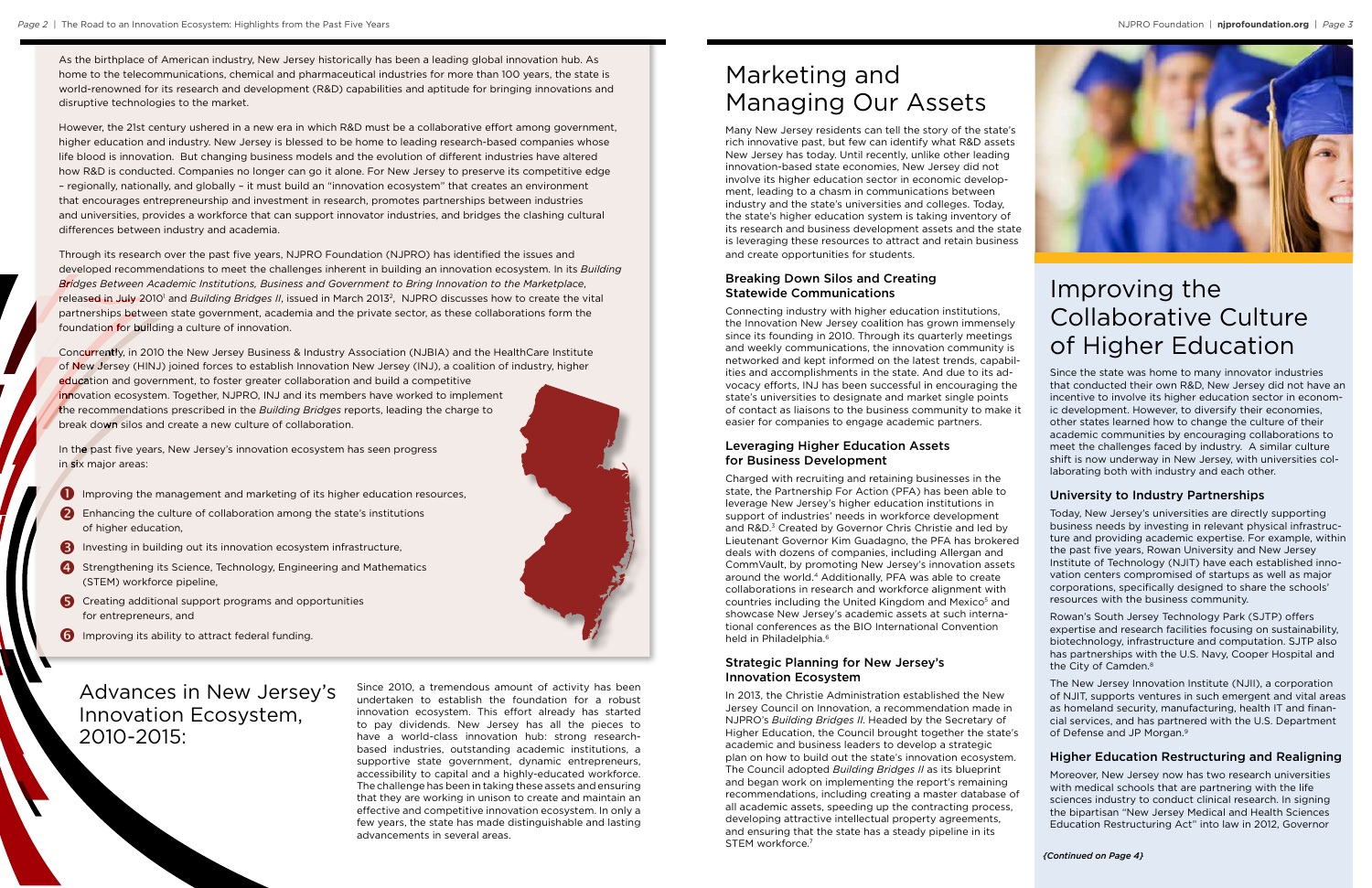# Building an Entrepreneurial and Startup Infrastructure

Seeking guidance from seasoned business professionals and seed funding are more often than not, the greatest challenges that startups and young companies face. In 2012, New Jersey launched its first technology accelerator program, TechLaunch. Supported by the NJEDA, Montclair State University, tech industry veterans and private equity investors, TechLaunch provides a 16-week boot camp for tech startups. Additionally, it provides entrepreneurs with mentors, business training, key services and exposure to potential investors in exchange for five percent equity in the company.<sup>22</sup>

Startups and an entrepreneurial spirit are critical parts of the innovation ecosystem. Taking risks to launch startups, creating new products and working in the forefront of innovation are vital for a robust innovation economy. New Jersey has begun training and supporting existing scientists and engineers while also educating the next generation of STEM professionals as entrepreneurs.

## Providing One Stop Shops for Startups

New Jersey and its higher education institutions understand that it is not enough to graduate with a purely technical STEM education. The next generation of scientists and engineers also will have to be entrepreneurial. Institutions around the state have begun adopting courses and updating their curricula to incorporate business practices into their STEM programs. For example, Princeton University's Keller Center began offering a formal "Introduction to Entrepreneurship" class last year to "jolt" students into thinking creatively about what it takes to launch a venture.<sup>25</sup> This course is complemented by informal programs like the University's Entrepreneurship Club and the Princeton Social Entrepreneurship Initiative.<sup>26</sup>

The NJEDA also has created a forum for funding and mentoring opportunities for life sciences startups. Last year, the NJEDA launched "New Jersey Founders & Funders," a program designed to connect entrepreneurs at early-stage technology and life sciences companies with potential investors. The program brings together venture capitalists with select companies for one-on-one sessions to discuss development strategies, business models and funding opportunities.23

This year, the NJEDA launched an "Executives-in-Residence" program to mentor and coach promising biotech company professionals. In partnership with BioNJ, executives with high level business experience and skills in life sciences offer their insights to mentees at the EDA's Commercialization Center for Innovative Technologies (CCIT).24

### Bringing Entrepreneurship into STEM Education

Likewise, Rutgers University received a \$2 million National Institutes of Health (NIH) grant last year to create the Interdisciplinary Job Opportunities for Biomedical Scientists (iJOBS) program. To support the growing number of PhD students entering the private sector and other non-academic employment, the program provides training and education in business management, intellectual property management and clinical and regulatory sciences.<sup>20</sup>

At Rutgers University, its Professional Science Master's Program combines the scientific and engineering fields with the entrepreneurial skills that can translate scientific and technical knowledge into profitable products and services. The popularity and variety of courses and concentrations in this program have grown significantly since its creation in 2010.27



*Page 4 |* The Road to an Innovation Ecosystem: Highlights from the Past Five Years NJPRO Foundation *|* **njprofoundation.org** *| Page 5*



#### **[IMPROVING THE COLLABORATIVE CONTINUED FROM PAGE 3]**

Christie overhauled the state's higher education system and created three regional centers of excellence by transferring the assets of the University of Medicine and Dentistry of New Jersey (UMDNJ) to Rutgers and Rowan universities.

With this transfer of assets. Rutgers was able to create a world-class life sciences research infrastructure by bringing all of its life science programs and resources under one roof in the new Rutgers Biomedical and Health Sciences center (RBHS). In South Jersey, Rowan was designated a research university and became one of only two institutions in the nation with both allopathic and osteopathic medical schools.10 With this new designation and biomedical resources, Rowan was able to enter into an agreement to bring MD Anderson Cancer Center to New Jersey.<sup>11</sup>

In addition to these new commitments, the state continues the Technology Business Tax Certificate Transfer Program15 and the Grow New Jersey Assistance Program.<sup>16</sup> Both administered by the New Jersey Economic Development Authority (EDA), these programs provide additional incentives for investment in technology companies in New Jersey. In Fiscal Year 2015 alone, 44 technology and biotechnology companies were approved to share a total of \$54 million in tax credits; the average benefit for an approved company was \$1.2 million. Additionally, since the 2013 launch of the Economic Opportunity Act (EOA) business incentive program, 21 companies in the technology sector have been awarded a total of \$448 million in Grow NJ tax credits and more technology companies are eligible.<sup>17</sup>

Meeting the demands of an innovation ecosystem requires the state to continue to focus on STEM education, even as it touts its highly educated workforce. While New Jersey boasts more scientists and engineers per square mile than any other state in the country<sup>18</sup>, the state is working to improve its pipeline of STEM-prepared talent to sustain and grow its innovation economy.

# Solidifying STEM Pathways for Industry

While it is often thought that obtaining a STEM degree guarantees employment after college, partnerships with employers offer students introductions and firsthand experience in a STEM career. A strategic collaboration like the one between Lockheed Martin and Rowan University offers a template for partnerships on R&D as well as educating future engineers. Through its College of Engineering and its clinics, the two organizations collaborate on next generation radar system products and services for Lockheed customers, while allowing Rowan engineering students to work while they learn. Qualified students not only learn from experienced industry engineers, but they are able to graduate with federal security clearance and an immediate job after graduation.19

### Coordinating STEM Education Efforts

Hundreds of STEM education initiatives are underway in New Jersey. To keep track of these efforts, the Office of the Secretary of Higher Education this year launched the NJ STEM Pathways Network, a public-private alliance to coordinate these efforts. At the Secretary's request, more than three dozen representatives of academia, industry, foundations and government have come together to align the state's STEM resources and share exemplary learning opportunities.21

# Refining the State's STEM Pipeline

# Strengthening Financial Investments in Infrastructure and R&D

In order to support innovators, an innovation ecosystem needs state-of-the-art technology, facilities and funding to help companies flourish. Over the past five years, New Jersey invested heavily in its higher education infrastructure for the first time in 27 years and adopted targeted financial incentives to spur investment in R&D.

### Investing in Higher Education Institutions

In 2012, Governor Christie committed \$1.3 billion to fund capital investments at New Jersey's colleges and universities. This included the voter-approved \$750 million "Building Our Future Bond Act," the first higher education bond act since 1988.12 Thus far, the capital investment has supported 176 construction projects on 46 campuses in the Garden State.13

#### Expanding Incentives for R&D Investments

Early in 2013, Governor Christie signed into law the "New Jersey Angel Investor Tax Credit Act," stimulating early stage, or "angel" investments in New Jersey's emerging technology companies. The incentive program, inspired by NJPRO's *Building Bridges II* report, provides tax credits of up to 10 percent of a qualified investment for small startups or entrepreneurs in the technology sector. Under the program, the EDA approved 181 investments in 2014 alone, representing a total of more than \$60.2 million of private investment in New Jersey-based companies.14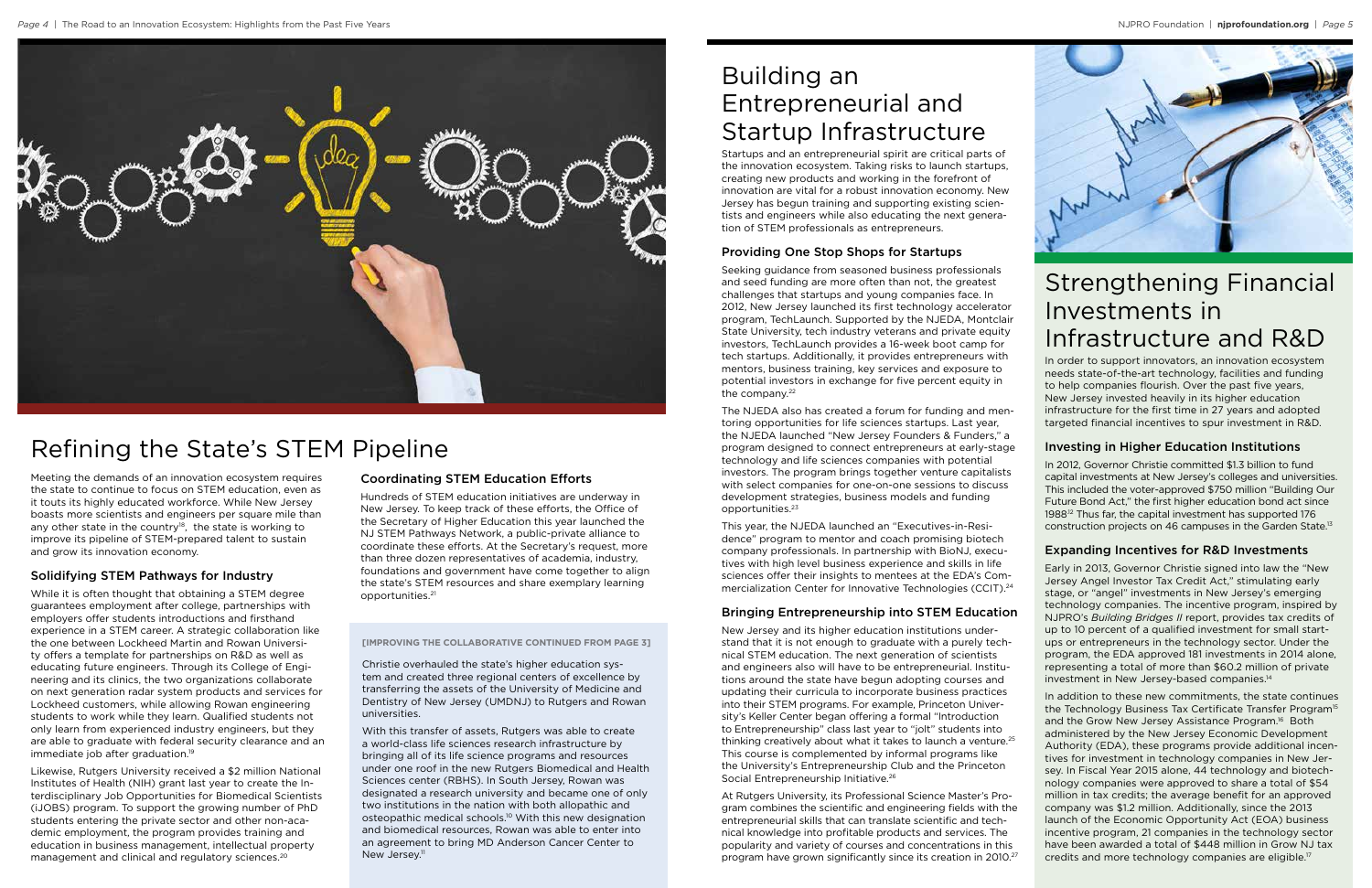# Expanding Federal Funding and Partnerships

Obtaining federal research dollars not only helps support an innovation ecosystem, but it also sends a positive message to industry and can attract new innovator companies. While New Jersey receives a modest amount of federal research grants, there is room for New Jersey to grow and compete with other states. To that end, the state and its universities have taken tangible steps to attract increased federal funding by collaborating on their research applications.



### Tapping into New Jersey's Federal Laboratories

New Jersey's institutions of higher education also have proactively partnered to pursue federal dollars. At the end of 2013, the state's academic institutions and state and federal government representatives first met to create a consortium that would become the NJ Big Data Alliance (NJBDA). Founded by Kean University, Montclair State University, NJIT, Princeton University, Rowan University, Richard Stockton University, Rutgers University and Stevens Institute of Technology, the NJBDA will significantly contribute to New Jersey's reputation as a strong competitor in the field of big data and is expected to be catalyst for attracting federal research funding.<sup>30</sup>

While New Jersey and Princeton University have always had a strong partnership with the Princeton Plasma Physics Laboratory and the Geophysical Fluid Dynamics Laboratory, the state is home to five other high profile federal labs.<sup>28</sup> Most recently, the Federal Aviation Administration named New Jersey as a testing site for drones under the federal government's plan to authorize the commercialization of unmanned aircraft over the next several years. The William J. Hughes Technical Center at the Atlantic City International Airport now will be working with Rutgers University, NJIT, Stockton University, Stockton Aviation Research and Technology Park and the Airport, on joint research in aviation technology.29

#### University-to-University Partnerships for Federal Funding

# Conclusion

Although getting a late start, New Jersey has made dramatic progress over the past five years in coordinating and leveraging its resources into building a functioning and competitive innovation ecosystem. While there is still more to be done, the state's innovative past is modernizing for the 21st Century.

From acknowledging and taking action to bolster its innovator industries, to changing the culture of university relations with industry, to restructuring the state's higher education system to unleash the power of its academic research capabilities, to creating a community that spans the innovation spectrum, New Jersey now has the foundation to support its long-domiciled innovator industries and attract new ones.

Most importantly, for the first time, all stakeholders – industry, universities and colleges, state government, entrepreneurs, funders and others – recognize their need to collaborate in the common pursuit of building the state's innovation ecosystem to spur investment, create jobs and reaffirm New Jersey's position as a global innovation hub.



#### About The Foundation

The New Jersey Policy Research Organization (NJPRO) Foundation is an independent public policy research affiliate of the New Jersey Business & Industry Association. NJPRO produces innovative, timely and practical research. NJPRO is New Jersey's leading policy organization conducting research on behalf of New Jersey employers. Governed by an independent Board of Trustees, NJPRO is a nonpartisan, tax-exempt organization. NJPRO depends on the support of companies, individuals and foundations for its income.

- 1. New Jersey Policy Research Organization. "Building Bridges Between Academic Institutions, Business and Government to Bring Innovation to the Marketplace." 2010. http://njprofoundation.org/reports/building-bridges/
- 2. New Jersey Policy Research Organization. "Building Bridges II: Breaking Down Barriers: Perspectives from Academia and Industry on Building a New Jersey Innovation Ecosystem." 2013. http://njprofoundation.org/reports/building-bridges-ii/
- 3. The PFA is comprised of four interconnected organizational elements: the Business Action Center, a "one-stop shop" for business; the Office of the Secretary of Higher Education; the Economic Development Authority, the State's bank for business; and Choose New Jersey, a 501 (c)(3) nonprofit that markets the state.
- 4. Choose New Jersey. "Businesses Relocating and Expanding in New Jersey." 2015. http://www.choosenj.com/New-Jersey-Business-Assets/Business-Climate/Major-Relocations-Expansions.aspx
- 5. Office of the Governor. "Governor Christie Signs Agreement to Establish Collaboration and Partnership Among Mexican and American Colleges and Universities." Office of the Governor. 2014. http://nj.gov/governor/news/news/552014/approved/20140904c.html
- 6. Choose New Jersey. "New Jersey at BIO International 2015." 2015. http://www.choosenj.com/2015BioInternational.aspx
- 7. Office of the Governor. "Lt. Governor Kim Guadagno Announces Creation of New Council on Innovation to Improve Collaborative Opportunities with Industry and Academia." 2013. http://www.state.nj.us/governor/news/news/552013/approved/20130313a.html
- 8. South Jersey Technology Park. 2013. http://sjtechpark.org/
- 9. New Jersey Institute of Technology. "What does NJII do?" 2015. http://www.njii.com/programs/
- 10. Office of the Governor. "Governor Christie Signs Historic Legislation to Reorganize and Secure Future of New Jersey's Higher Education System." 2012. http://www.state.nj.us/governor/news/news/552012/approved/20120822a.html
- 11. John George. "Cooper and MD Anderson make it official." Philadelphia Business Journal. 2013. http://www.bizjournals.com/philadelphia/blog/health-care/2013/09/cooper-md-anderson-make-it-official.html
- 12. Office of the Secretary of Higher Education. "Higher Education Capital Facilities Programs." State of New Jersey. 2013. http://www. nj.gov/highereducation/documents/pdf/archives/2013/CapitalFacilitiesProgramsSolicitation.pdf
- 13. Secretary Rochelle Hendricks. "Statement before the Senate Budget and Appropriations Committee." Office of the Secretary of Higher Education. 2014. http://www.njleg.state.nj.us/legislativepub/budget\_2015/HED\_Hendricks\_testimony.pdf
- 14. New Jersey Economic Development Authority. "Momentum of Christie Administration's Support of Tech Sector Continues into 2015." 2015. http://www.njeda.com/Press-Room/News-Articles/Press-Releases/MOMENTUM-OF-CHRISTIE-ADMINISTRA-TION%E2%80%99S-SUPPOR
- 15. The Technology Business Tax Certificate Transfer Program enables qualified companies to sell a percentage of net operating losses (NOL) and research and development (R&D) tax credits to unrelated profitable companies.
- 16. Grow New Jersey Assistance Program (Grow NJ), created by the New Jersey Economic Opportunity Act of 2013 and amended Economic Opportunity Act of 2014, incentivizes the creation and retention of jobs in New Jersey.
- 17. New Jersey Economic Development Authority. "Momentum of Christie Administration's Support of Tech Sector Continues into 2015." 2015. http://www.njeda.com/Press-Room/News-Articles/Press-Releases/MOMENTUM-OF-CHRISTIE-ADMINISTRA-TION%E2%80%99S-SUPPOR
- 18. Choose New Jersey. "New Jersey: Leading the Way in Life Sciences." 2014. http://www.choosenj.com/NewJersey/media/New-Jersey-Media/PDFs/Brochures/Choose\_NJ\_life\_sciences\_sell\_sheet\_4-sheet\_revised\_5-7-14.pdf
- 19. Rowan University. "Lockheed Martin and Rowan University join hands in new technology partnership." 2014. http://today.rowan.edu/ home/news/2014/03/18/lockheed-martin-and-rowan-university-join-hands-new-technology-partnership
- 20. Eric Strauss. "Rutgers gets \$2M NIH biomedical sciences grant." NJBIZ. 2014. http://www.njbiz.com/article/20140922/ NJBIZ01/140929968/rutgers-gets-2m-nih-biomedical-sciences-grant
- 21. Office of the Secretary of Higher Education. "Higher Education in New Jersey Today: Highlights of Historic Reforms, Accomplishments and Collaborations to Meet Future Needs." 2015. http://www.nj.gov/highereducation/documents/pdf/index/Highlights.pdf
- 22. TechLaunch, LLC. "Frequently Asked Questions." 2015. http://techlaunch.com/about/faq/
- 23. New Jersey Economic Development Authority. "Inaugural New Jersey Founders & Funders Event to be held June 10." 2014. http:// njeda.com/Press-Room/News-Articles/Press-Releases/INAUGURAL-NEW-JERSEY-FOUNDERS-FUNDERS-EVEN
- 24. New Jersey Economic Development Authority. "Executives-in-Residence Chosen To Mentor Emerging Companies at EDA'S Life Sciences Incubator." 2015. http://www.njeda.com/Press-Room/News-Articles/Press-Releases/EXECUTIVES-IN-RESIDENCE-CHO-SEN-TO-MENTOR-EMERGING
- 25. John Sullivan. "Startup school: Examining success and failure in new ventures." Office of Engineering Communications. Princeton University. 2014. http://www.princeton.edu/main/news/archive/S41/81/52A99/index.xml?section=featured
- 26. The Keller Center. "Entrepreneurship Courses." Princeton University. 2015. http://kellercenter.princeton.edu/learn/entrepreneurship-courses/overview/
- 27. Rutgers Professional Science Master's Program. "Frequently Asked Questions about the Master of Business and Science Degree." Rutgers University. 2014. http://psm.rutgers.edu/faq/mbs-faq
- 28. New Jersey is home to seven federal laboratory according to the Federal Laboratory Consortium for Technology Transfer: 1) Armament Research, Development, and Engineering Command 2) NOAA-Geophysical Fluid Dynamics Laboratory 3) Naval Air Warfare Center, 4) New Jersey Water Science Center, 5) Princeton Plasma Physics Laboratory, 6)Transportation Security Laboratory, and 7) William J. Hughes Technical Center.
- 29. Joshua Burd. "FAA picks NJ as drone testing site." NJBIZ. 2013. http://www.njbiz.com/article/20131230/NJBIZ01/131239966/FAApicks-NJ-as-drone-testi
- 30. "New Jersey Big Data Alliance." Rutgers University. 2015. http://rdi2.rutgers.edu/new-jersey-big-data-alliance